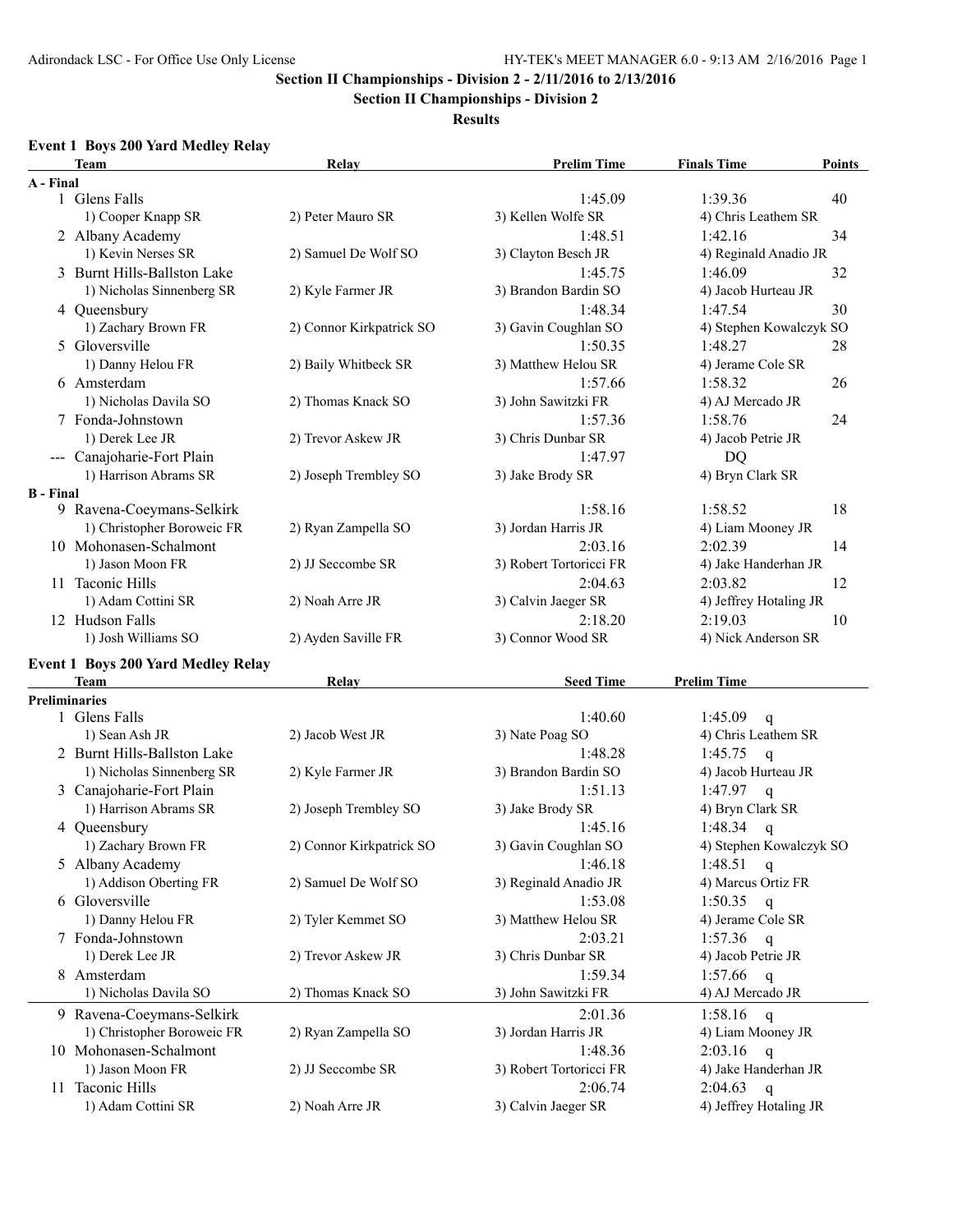**Section II Championships - Division 2**

**Results**

#### **Preliminaries ... (Event 1 Boys 200 Yard Medley Relay)**

|                      | <b>Team</b>                            |     | <b>Relay</b>                 | <b>Seed Time</b>   | <b>Prelim Time</b> |                     |                |
|----------------------|----------------------------------------|-----|------------------------------|--------------------|--------------------|---------------------|----------------|
|                      | 12 Hudson Falls                        |     |                              | 2:21.29            | 2:18.20            | $\mathbf q$         |                |
|                      | 1) Connor Wood SR                      |     | 2) Ayden Saville FR          | 3) Nick Regner JR  |                    | 4) Nick Anderson SR |                |
|                      | <b>Event 2 Boys 200 Yard Freestyle</b> |     |                              |                    |                    |                     |                |
|                      | Name                                   |     | Yr School                    | <b>Prelim Time</b> | <b>Finals Time</b> |                     | Points         |
| A - Final            |                                        |     |                              |                    |                    |                     |                |
|                      | 1 Matthew Walton                       |     | SR Queensbury                | 1:46.24            | 1:45.76            |                     | 20             |
|                      | 2 Kellen Wolfe                         |     | SR Glens Falls               | 1:54.50            | 1:50.19            |                     | 17             |
|                      | 3 Tucker Oberting                      |     | SR Albany Academy            | 1:51.51            | 1:50.29            |                     | 16             |
|                      | 4 Beau Hutchins                        |     | JR Mohonasen-Schalmont       | 1:52.27            | 1:50.38            |                     | 15             |
|                      | 5 Peter Mauro                          |     | SR Glens Falls               | 1:53.64            | 1:54.83            |                     | 14             |
|                      | 6 Evan Buckley                         |     | SO Burnt Hills-Ballston Lake | 1:55.26            | 1:55.58            |                     | 13             |
|                      | 7 Thompson Collins                     |     | FR Glens Falls               | 1:56.39            | 1:56.61            |                     | 12             |
|                      | 8 Aidan McInerney                      |     | SR Albany Academy            | 1:56.98            | 1:59.01            |                     | 11             |
| <b>B</b> - Final     |                                        |     |                              |                    |                    |                     |                |
|                      | 9 Doug Connell                         |     | SR Albany Academy            | 1:58.43            | 1:56.22            |                     | 9              |
|                      | 10 Charles Jordan                      |     | FR Mohonasen-Schalmont       | 1:58.52            | 1:56.48            |                     | 7              |
| 11                   | Joseph Lewis                           |     | JR Albany Academy            | 2:01.40            | 1:58.98            |                     | 6              |
|                      | 12 Ross Caimano                        |     | 8 Queensbury                 | 2:01.47            | 2:00.96            |                     | 5              |
|                      | 13 Mike Thomas                         |     | SR Canajoharie-Fort Plain    | 2:04.37            | 2:04.08            |                     | 4              |
|                      | 14 Brandon Becker                      |     | SO Gloversville              | 2:05.73            | 2:04.80            |                     | $\mathfrak{Z}$ |
|                      | 15 Harrison Abrams                     |     | SR Canajoharie-Fort Plain    | 2:01.89            | 2:04.87            |                     | $\overline{c}$ |
|                      | 16 Meghan Cortright                    |     | SR Canajoharie-Fort Plain    | 2:05.15            | 2:05.08            |                     | $\mathbf{1}$   |
|                      | <b>Event 2 Boys 200 Yard Freestyle</b> |     |                              |                    |                    |                     |                |
|                      | Name                                   |     | Yr School                    | <b>Seed Time</b>   | <b>Prelim Time</b> |                     |                |
| <b>Preliminaries</b> |                                        |     |                              |                    |                    |                     |                |
|                      | 1 Matthew Walton                       |     | SR Queensbury                | 1:48.17            | 1:46.24            | $\mathsf{q}$        |                |
|                      | 2 Tucker Oberting                      |     | SR Albany Academy            | 1:56.65            | 1:51.51            | q                   |                |
|                      | 3 Beau Hutchins                        |     | JR Mohonasen-Schalmont       | 1:53.80            | 1:52.27            | q                   |                |
|                      | 4 Peter Mauro                          |     | SR Glens Falls               | 2:00.93            | 1:53.64            | q                   |                |
|                      | 5 Kellen Wolfe                         |     | SR Glens Falls               | 1:56.13            | 1:54.50            | q                   |                |
|                      | 6 Evan Buckley                         |     | SO Burnt Hills-Ballston Lake | 1:59.33            | 1:55.26            | q                   |                |
|                      | 7 Thompson Collins                     |     | FR Glens Falls               | 2:00.31            | 1:56.39            | q                   |                |
|                      | 8 Aidan McInerney                      |     | SR Albany Academy            | 2:03.05            | 1:56.98            | q                   |                |
|                      | 9 Doug Connell                         |     | SR Albany Academy            | 2:02.56            | 1:58.43            | q                   |                |
|                      | 10 Charles Jordan                      |     | FR Mohonasen-Schalmont       | 2:01.38            | 1:58.52            | q                   |                |
|                      | 11 Joseph Lewis                        |     | JR Albany Academy            | 2:02.79            | 2:01.40            | $\mathbf{q}$        |                |
|                      | 12 Ross Caimano                        |     | 8 Queensbury                 | 2:04.82            | 2:01.47            | q                   |                |
|                      | 13 Harrison Abrams                     |     | SR Canajoharie-Fort Plain    | 2:01.62            | 2:01.89            | q                   |                |
|                      | 14 Mike Thomas                         | SR. | Canajoharie-Fort Plain       | 2:06.85            | 2:04.37            | q                   |                |
|                      | 15 Meghan Cortright                    |     | SR Canajoharie-Fort Plain    | 2:08.23            | 2:05.15            | q                   |                |
|                      | 16 Brandon Becker                      |     | SO Gloversville              | 2:12.55            | 2:05.73            | q                   |                |
|                      | 17 Michael Schrammel                   |     | SR Glens Falls               | 2:12.01            | 2:06.94            |                     |                |
| 18                   | Connor Kirkpatrick                     |     | SO Queensbury                | 2:12.11            | 2:07.14            |                     |                |
|                      | 19 Brent Crabbe                        |     | SO Gloversville              | 2:12.99            | 2:07.78            |                     |                |
|                      | 20 Baily Whitbeck                      |     | SR Gloversville              | 2:12.12            | 2:13.41            |                     |                |
|                      |                                        |     |                              |                    |                    |                     |                |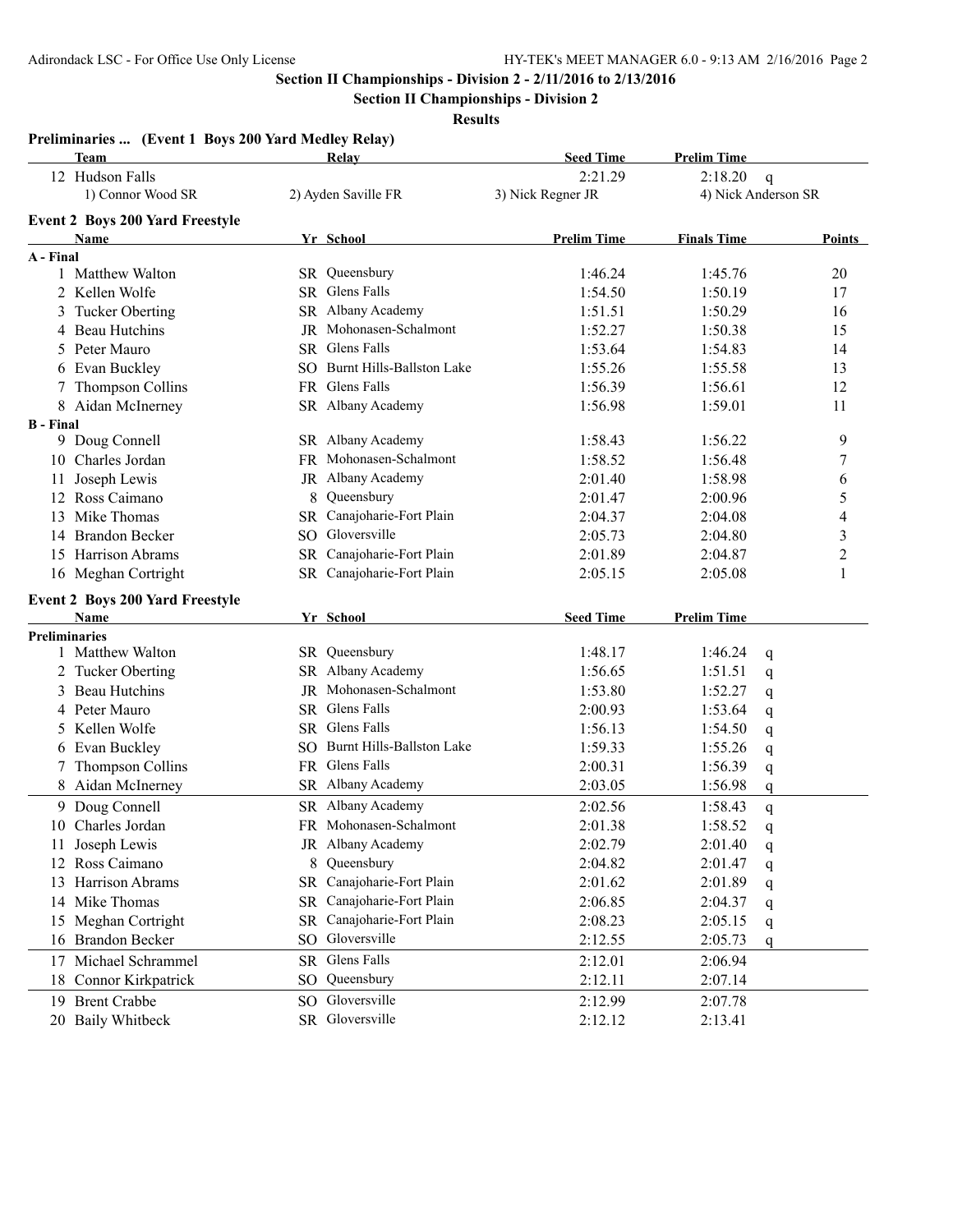**Section II Championships - Division 2**

**Results**

# **Event 3 Boys 200 Yard IM**

|                      | Name                     |     | Yr School                    | <b>Prelim Time</b> | <b>Finals Time</b>     | <b>Points</b>  |
|----------------------|--------------------------|-----|------------------------------|--------------------|------------------------|----------------|
| A - Final            |                          |     |                              |                    |                        |                |
|                      | 1 Trevor Askew           |     | JR Fonda-Johnstown           | 1:59.61            | 1:58.83                | 20             |
|                      | 2 Joseph Conway          |     | SR Mohonasen-Schalmont       | 2:00.94            | 1:59.53                | 17             |
|                      | 3 Brandon Bardin         |     | SO Burnt Hills-Ballston Lake | 2:02.24            | 2:01.29                | 16             |
|                      | 4 Connor Reilly          |     | SR LaSalle                   | 2:00.99            | 2:02.77                | 15             |
| 5                    | <b>Bryce Henkel</b>      |     | 7 Albany Academy             | 2:09.60            | 2:07.40                | 14             |
|                      | 6 Kevin Nerses           |     | SR Albany Academy            | 2:07.44            | 2:07.99                | 13             |
|                      | Clayton Besch            | JR  | Albany Academy               | 2:07.17            | 2:08.75                | 12             |
|                      | 8 Kyle Farmer            |     | JR Burnt Hills-Ballston Lake | 2:10.18            | 2:09.20                | 11             |
| <b>B</b> - Final     |                          |     |                              |                    |                        |                |
|                      | 9 Addison Oberting       |     | FR Albany Academy            | 2:12.85            | 2:12.58                | 9              |
|                      | 10 Jacob West            |     | JR Glens Falls               | 2:18.13            | 2:15.79                | 7              |
|                      | 11 Nate Kroeze           |     | SO Glens Falls               | 2:21.83            | 2:20.66                | 6              |
|                      | 12 Davin Butler          |     | SO Queensbury                | 2:24.46            | 2:21.49                | 5              |
|                      | 13 Alex Sydow            |     | FR Canajoharie-Fort Plain    | 2:21.55            | 2:23.42                | 4              |
|                      | 14 Nicholas Davila       | SO. | Amsterdam                    | 2:25.58            | 2:26.30                | 3              |
| 15                   | Jason Moon               |     | FR Mohonasen-Schalmont       | 2:26.77            | 2:26.58                | $\overline{c}$ |
|                      | 16 John Sawitzki         |     | FR Amsterdam                 | 2:27.96            | 2:26.74                | 1              |
|                      | Event 3 Boys 200 Yard IM |     |                              |                    |                        |                |
|                      | Name                     |     | Yr School                    | <b>Seed Time</b>   | <b>Prelim Time</b>     |                |
| <b>Preliminaries</b> |                          |     |                              |                    |                        |                |
|                      | 1 Trevor Askew           |     | JR Fonda-Johnstown           | 2:00.59            | 1:59.61<br>q           |                |
|                      | 2 Joseph Conway          |     | SR Mohonasen-Schalmont       | 2:02.11            | 2:00.94<br>q           |                |
|                      | 3 Connor Reilly          |     | SR LaSalle                   | 2:09.41            | 2:00.99<br>q           |                |
|                      | 4 Brandon Bardin         |     | SO Burnt Hills-Ballston Lake | 2:07.45            | 2:02.24<br>q           |                |
|                      | 5 Clayton Besch          |     | JR Albany Academy            | 2:08.21            | 2:07.17<br>q           |                |
|                      | 6 Kevin Nerses           |     | SR Albany Academy            | 2:19.11            | 2:07.44<br>q           |                |
|                      | <b>Bryce Henkel</b>      |     | Albany Academy               | 2:10.29            | 2:09.60<br>q           |                |
|                      | 8 Kyle Farmer            |     | JR Burnt Hills-Ballston Lake | 2:11.93            | 2:10.18<br>q           |                |
|                      | 9 Addison Oberting       |     | FR Albany Academy            | 2:20.56            | 2:12.85                |                |
| 10                   | Jacob West               |     | JR Glens Falls               | 2:24.68            | q<br>2:18.13           |                |
| 11                   | Alex Sydow               | FR  | Canajoharie-Fort Plain       | 2:26.50            | q<br>2:21.55           |                |
|                      | 12 Nate Kroeze           |     | SO Glens Falls               | 2:28.57            | q<br>2:21.83           |                |
|                      | 13 Davin Butler          |     | SO Queensbury                | 2:32.50            | q<br>2:24.46           |                |
|                      | Nicholas Davila          | SO. | Amsterdam                    | 2:28.40            | q<br>2:25.58           |                |
| 14                   | 15 Jason Moon            |     | FR Mohonasen-Schalmont       | 2:28.47            | $\mathbf q$<br>2:26.77 |                |
|                      |                          |     |                              |                    | q                      |                |
|                      | 16 John Sawitzki         |     | FR Amsterdam                 | 2:32.42            | 2:27.96<br>q           |                |
|                      | 17 Jamee Bombard         |     | SO Queensbury                | 2:30.52            | 2:30.02                |                |
|                      | 18 Luke Borgos           |     | FR Glens Falls               | 2:35.15            | 2:31.37                |                |
| 19                   | <b>Emily Abrams</b>      |     | FR Canajoharie-Fort Plain    | 2:34.35            | 2:33.37                |                |
|                      | 20 Logan Walker          |     | FR Mohonasen-Schalmont       | 2:37.72            | 2:34.37                |                |
| 21                   | Jack Cornett             |     | 8 Amsterdam                  | 2:36.96            | 2:35.32                |                |
| 22                   | <b>Tyler Benton</b>      |     | SO Gloversville              | 2:37.05            | 2:35.41                |                |
| 23                   | Tyler Kemmet             |     | SO Gloversville              | 2:39.34            | 2:35.68                |                |
|                      | 24 Brendan Fogg          |     | FR Burnt Hills-Ballston Lake | 2:39.37            | 2:37.04                |                |
|                      | 25 Ryan Zampella         |     | SO Ravena-Coeymans-Selkirk   | 2:37.38            | 2:39.18                |                |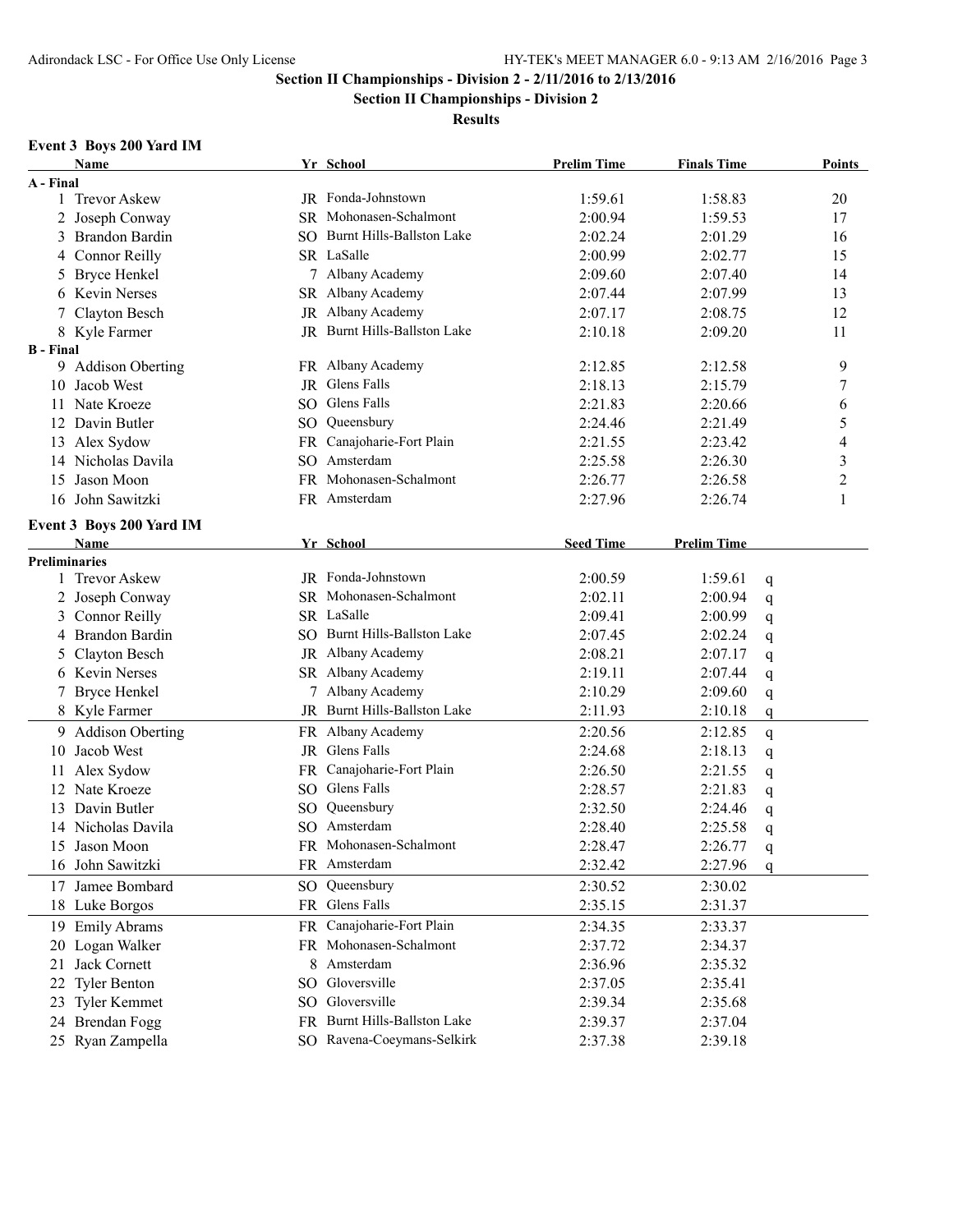**Section II Championships - Division 2**

### **Results**

## **Event 4 Boys 50 Yard Freestyle**

|                  | Name                                  |    | Yr School                    | <b>Prelim Time</b> | <b>Finals Time</b>   | Points         |
|------------------|---------------------------------------|----|------------------------------|--------------------|----------------------|----------------|
| A - Final        |                                       |    |                              |                    |                      |                |
|                  | 1 Ethan Ballard                       |    | JR Queensbury                | 21.47              | 21.26                | 20             |
|                  | 2 Matthew Walton                      |    | SR Queensbury                | 21.92              | 21.53                | 17             |
| 3                | Tristan Dixon                         |    | SR Mohonasen-Schalmont       | 22.46              | 22.21                | 16             |
| 4                | Jordan Harris                         |    | JR Ravena-Coeymans-Selkirk   | 22.40              | 22.26                | 15             |
|                  | 5 Liam Forbes                         |    | SR Glens Falls               | 22.51              | 22.50                | 14             |
| 6                | Joseph Trembley                       |    | SO Canajoharie-Fort Plain    | 22.53              | 22.69                | 13             |
|                  | 7 Kyle Verstandig                     |    | JR Albany Academy            | 22.76              | 22.71                | 12             |
|                  | 8 Sam Hawkins                         |    | SR Glens Falls               | 22.56              | 22.92                | 11             |
| <b>B</b> - Final |                                       |    |                              |                    |                      |                |
| 9.               | Thomas Brosnihan                      |    | FR LaSalle                   | 22.85              | 23.16                | 9              |
|                  | 10 Thomas Osika                       |    | SR Queensbury                | 23.32              | 23.21                | 7              |
|                  | 11 Reginald Anadio                    |    | JR Albany Academy            | 23.08              | 23.26                | 6              |
|                  | 12 Chris Leathem                      |    | SR Glens Falls               | 23.23              | 23.45                | 5              |
|                  | 13 Andrew Ward                        |    | SR Albany Academy            | 23.42              | 23.63                | 4              |
|                  | 14 Danny Helou                        |    | FR Gloversville              | 23.71              | 23.70                | 3              |
|                  | 15 Bryn Clark                         |    | SR Canajoharie-Fort Plain    | 23.82              | 23.85                | $\overline{2}$ |
|                  | 16 Gavin Coughlan                     |    | SO Queensbury                | 23.69              | 24.14                | 1              |
|                  |                                       |    |                              |                    |                      |                |
|                  | <b>Event 4 Boys 50 Yard Freestyle</b> |    |                              |                    |                      |                |
|                  | Name                                  |    | Yr School                    | <b>Seed Time</b>   | <b>Prelim Time</b>   |                |
| Preliminaries    | 1 Ethan Ballard                       |    | JR Queensbury                | 22.29              | 21.47                |                |
|                  | 2 Matthew Walton                      |    | SR Queensbury                | 21.82              | q<br>21.92           |                |
|                  | 3 Jordan Harris                       |    | JR Ravena-Coeymans-Selkirk   | 22.88              | q<br>22.40           |                |
|                  | 4 Tristan Dixon                       |    | SR Mohonasen-Schalmont       | 22.57              | q<br>22.46           |                |
|                  |                                       |    | SR Glens Falls               |                    | q                    |                |
|                  | 5 Liam Forbes                         |    |                              | 23.79              | 22.51<br>q           |                |
| 6                | Joseph Trembley                       |    | SO Canajoharie-Fort Plain    | 23.55              | 22.53<br>q           |                |
| 7                | Sam Hawkins                           | SR | Glens Falls                  | 23.45              | 22.56<br>q           |                |
|                  | 8 Kyle Verstandig                     |    | JR Albany Academy            | 23.39              | 22.76<br>q           |                |
|                  | 9 Thomas Brosnihan                    |    | FR LaSalle                   | 23.18              | 22.85<br>q           |                |
| 10               | Reginald Anadio                       |    | JR Albany Academy            | 23.77              | 23.08<br>$\mathbf q$ |                |
| 11               | Chris Leathem                         |    | SR Glens Falls               | 24.15              | 23.23<br>$\mathbf q$ |                |
| 12               | Thomas Osika                          |    | SR Queensbury                | 24.69              | 23.32<br>q           |                |
|                  | 13 Andrew Ward                        |    | SR Albany Academy            | 24.40              | 23.42<br>$\mathbf q$ |                |
|                  | 14 Gavin Coughlan                     | SO | Queensbury                   | 23.83              | 23.69<br>$\mathbf q$ |                |
|                  | 15 Danny Helou                        |    | FR Gloversville              | 23.93              | 23.71<br>q           |                |
|                  | 16 Bryn Clark                         |    | SR Canajoharie-Fort Plain    | 24.39              | 23.82<br>q           |                |
|                  | 17 Jake Brody                         |    | SR Canajoharie-Fort Plain    | 24.90              | 24.39                |                |
|                  | 18 JJ Seccombe                        |    | SR Mohonasen-Schalmont       | 24.00              | 24.83                |                |
|                  | 19 Nate Poag                          |    | SO Glens Falls               | 25.85              | 24.87                |                |
| 20               | Jerame Cole                           |    | SR Gloversville              | 24.22              | 24.99                |                |
| 21.              | Stefan Baumgarten                     |    | SO Burnt Hills-Ballston Lake | 25.72              | 25.19                |                |
|                  | 22 Marcus Ortiz                       |    | FR Albany Academy            | 26.37              | 25.25                |                |
|                  | 23 AJ Mercado                         |    | JR Amsterdam                 | 25.52              | 25.85                |                |
|                  | 24 Jeffrey Hotaling                   |    | JR Taconic Hills             | 25.61              | 25.98                |                |
|                  | 25 Austin Rutauskas                   |    | SR Gloversville              | 25.57              | 26.06                |                |
|                  | 26 Michael Diperi                     |    | JR Taconic Hills             | 25.96              | 26.07                |                |
|                  | 27 Liam Mooney                        |    | JR Ravena-Coeymans-Selkirk   | 26.47              | 26.59                |                |
|                  |                                       |    |                              |                    |                      |                |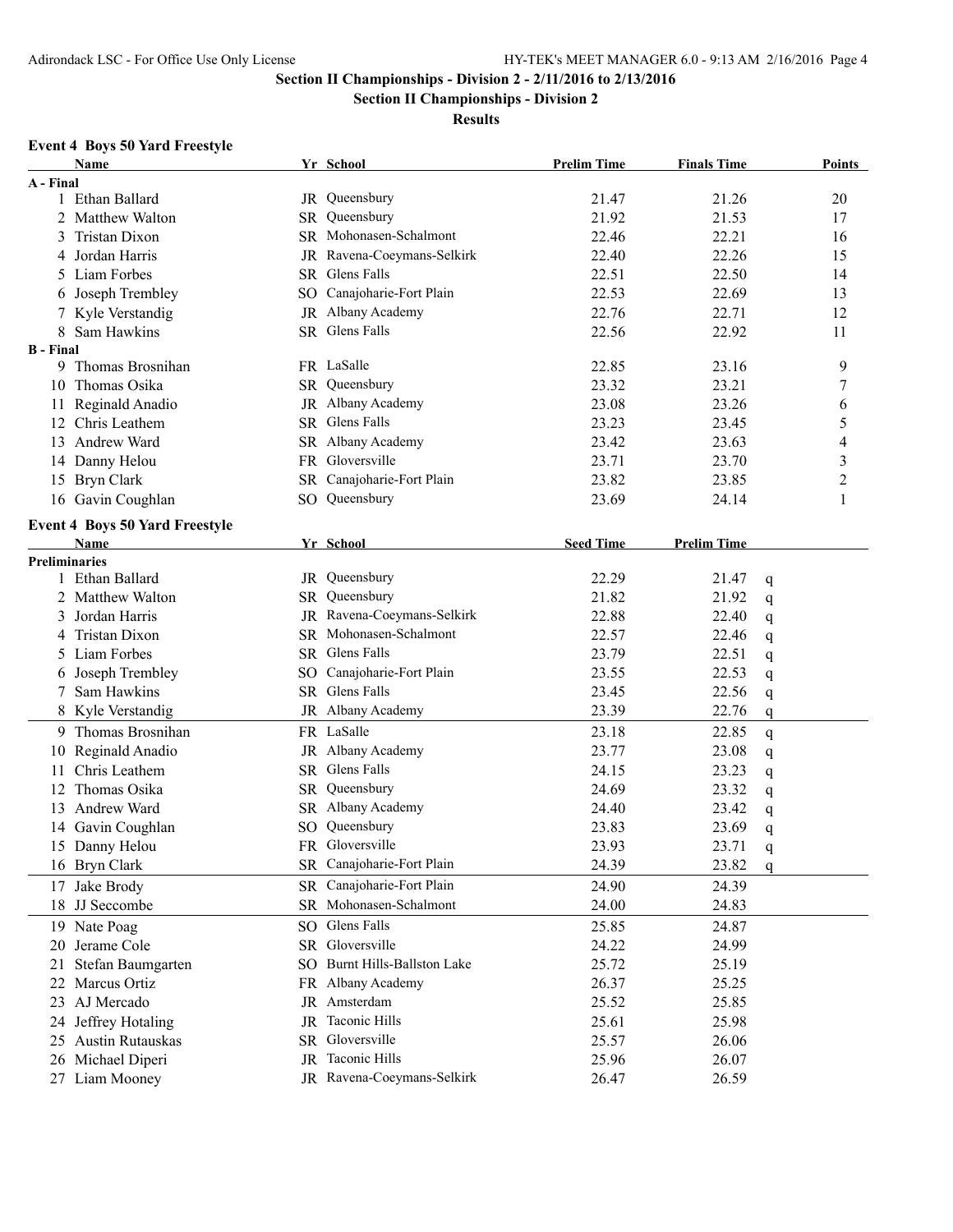**Section II Championships - Division 2**

**Results**

|                  | <b>Name</b>                                    |           | Yr School                    | <b>Seed Time</b>   | <b>Prelim Time</b>  |                  |
|------------------|------------------------------------------------|-----------|------------------------------|--------------------|---------------------|------------------|
|                  | 28 Kaisean Adams                               |           | SR Canajoharie-Fort Plain    | 26.28              | 26.77               |                  |
|                  | <b>Event 5 Boys 1 mtr Diving</b>               |           |                              |                    |                     |                  |
|                  | Name                                           |           | Yr School                    |                    | <b>Finals Score</b> | Points           |
|                  | 1 Raislan Aiken                                |           | SR Glens Falls               | 320.95             | 581.80              | 20               |
|                  | 2 Matt Parent                                  |           | JR Glens Falls               | 299.15             | 528.00              | 17               |
|                  | 3 Tyrae McIntosh                               |           | SO Glens Falls               | 206.70             | 384.90              | 16               |
|                  | 4 Alexander Loupessis                          |           | SO Albany Academy            | 236.15             | 364.65              | 15               |
|                  | 5 Greg Szajer                                  |           | SR Albany Academy            | 191.95             | 327.50              | 14               |
|                  | 6 Luke Kelly                                   |           | SR Glens Falls               | 164.90             | 309.50              | 13               |
|                  | 7 Patrick Flemming                             |           | SR Fonda-Johnstown           | 197.40             | 299.20              | 12               |
| 8                | Willie Parrino                                 |           | SR Canajoharie-Fort Plain    | 238.75             | 271.10              | 11               |
| 9                | Andrew Maider                                  |           | SR Albany Academy            | 164.80             | 252.25              | 9                |
|                  | 10 Vincent Canale-Rouse                        |           | FR Hudson Falls              | 152.50             | 229.10              | $\sqrt{ }$       |
|                  |                                                |           |                              |                    |                     |                  |
|                  | <b>Event 6 Boys 100 Yard Butterfly</b><br>Name |           | Yr School                    | <b>Prelim Time</b> | <b>Finals Time</b>  | <b>Points</b>    |
| A - Final        |                                                |           |                              |                    |                     |                  |
|                  | 1 Cooper Knapp                                 |           | SR Glens Falls               | 51.29              | 50.72               | 20               |
|                  | 2 Clayton Besch                                |           | JR Albany Academy            | 54.16              | 52.73               | 17               |
|                  | 3 Brandon Bardin                               |           | SO Burnt Hills-Ballston Lake | 53.39              | 54.02               | 16               |
|                  | 4 Matthew Helou                                |           | SR Gloversville              | 54.89              | 54.54               | 15               |
|                  | 5 Beau Hutchins                                |           | JR Mohonasen-Schalmont       | 54.33              | 54.55               | 14               |
| 6                | Thomas Osika                                   | SR.       | Queensbury                   | 55.45              | 55.04               | 13               |
|                  | Joseph Conway                                  |           | SR Mohonasen-Schalmont       | 55.37              | 55.50               | 12               |
|                  | 8 Gavin Coughlan                               |           | SO Queensbury                | 57.79              | 58.33               | 11               |
| <b>B</b> - Final |                                                |           |                              |                    |                     |                  |
|                  | 9 Reginald Anadio                              |           | JR Albany Academy            | 58.15              | 58.94               | 9                |
|                  | 10 Jake Brody                                  | SR.       | Canajoharie-Fort Plain       | 1:00.20            | 59.72               | 7                |
|                  | 11 Nate Poag                                   | SO        | Glens Falls                  | 1:00.90            | 1:00.01             | 6                |
|                  | 12 Olin Flaum                                  | <b>SR</b> | <b>Taconic Hills</b>         | 59.73              | 1:00.66             | 5                |
|                  | 13 Evan Buckley                                |           | SO Burnt Hills-Ballston Lake | 1:00.85            | 1:01.56             | 4                |
|                  | 14 Alex Sydow                                  | FR.       | Canajoharie-Fort Plain       | 1:02.01            | 1:01.68             | 3                |
| 15               | Chris Dunbar                                   |           | SR Fonda-Johnstown           | 1:03.35            | 1:02.45             | $\overline{c}$   |
|                  | 16 Douglas Rutnik                              |           | SO Albany Academy            | 1:04.36            | 1:04.43             | 1                |
|                  |                                                |           |                              |                    |                     |                  |
|                  | <b>Event 6 Boys 100 Yard Butterfly</b>         |           |                              |                    | <b>Prelim Time</b>  |                  |
| Preliminaries    | Name                                           |           | Yr School                    | <b>Seed Time</b>   |                     |                  |
| 1                | Cooper Knapp                                   |           | SR Glens Falls               | 52.48              | 51.29               | q                |
|                  | 2 Brandon Bardin                               |           | SO Burnt Hills-Ballston Lake | 55.27              | 53.39               | q                |
|                  | 3 Clayton Besch                                |           | JR Albany Academy            | 53.66              | 54.16               | q                |
|                  | 4 Beau Hutchins                                | JR        | Mohonasen-Schalmont          | 55.37              | 54.33               | q                |
| 5                | Matthew Helou                                  |           | SR Gloversville              | 56.88              | 54.89               | q                |
| 6                | Joseph Conway                                  |           | SR Mohonasen-Schalmont       | 54.33              | 55.37               | q                |
|                  | Thomas Osika                                   | SR        | Queensbury                   | 1:00.14            | 55.45               | q                |
|                  | 8 Gavin Coughlan                               | SO.       | Queensbury                   | 59.75              | 57.79               | q                |
|                  | 9 Reginald Anadio                              | JR        | Albany Academy               | 59.85              | 58.15               |                  |
| 10               | Olin Flaum                                     | SR.       | Taconic Hills                | 1:01.31            | 59.73               | q                |
| 11               | Jake Brody                                     | SR.       | Canajoharie-Fort Plain       | 1:01.37            | 1:00.20             | q                |
|                  | 12 Evan Buckley                                |           | SO Burnt Hills-Ballston Lake | 1:01.57            | 1:00.85             | q<br>$\mathbf q$ |
|                  |                                                |           |                              |                    |                     |                  |

### **Preliminaries ... (Event 4 Boys 50 Yard Freestyle)**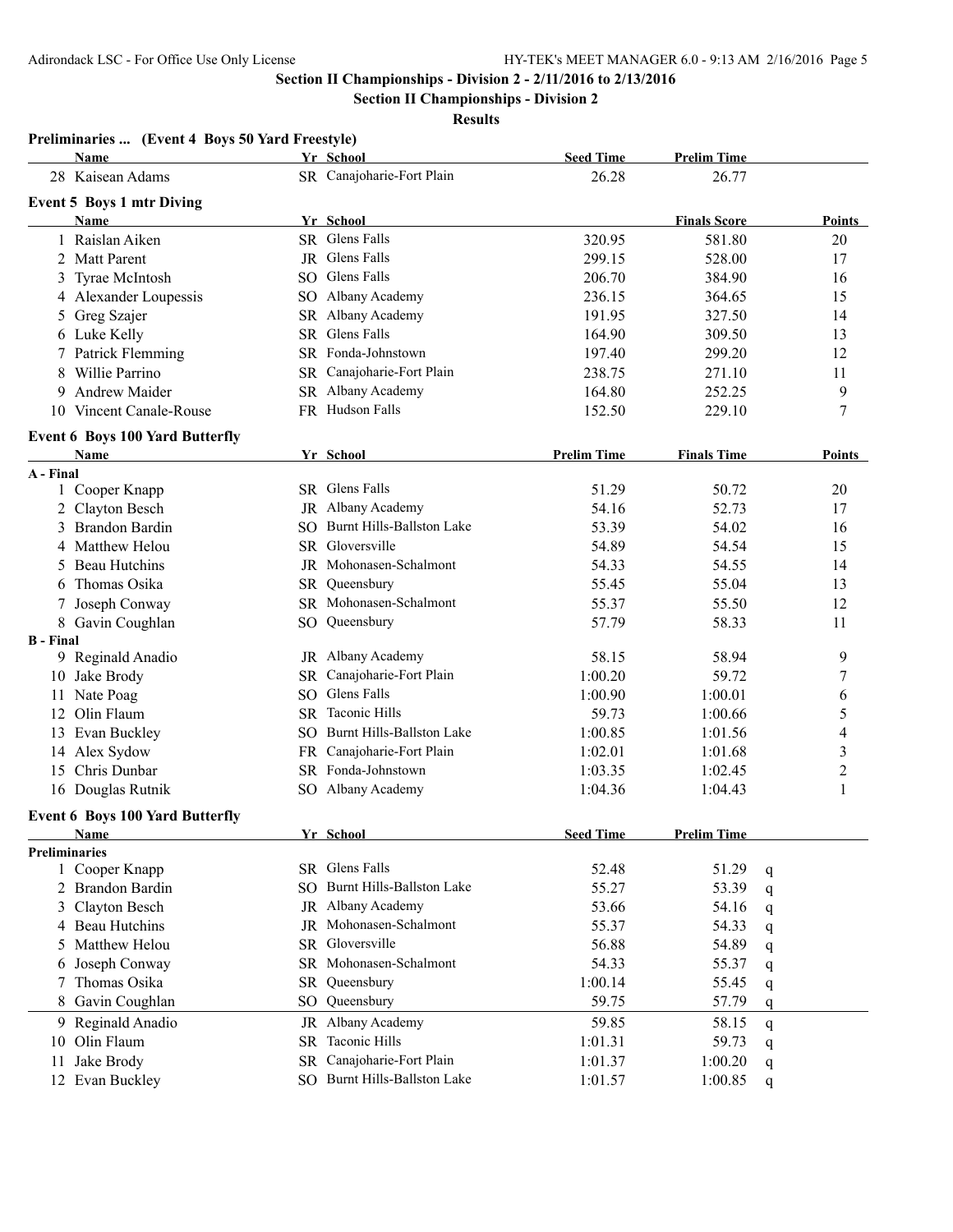**Section II Championships - Division 2**

|                      | Preliminaries  (Event 6 Boys 100 Yard Butterfly)      |     |                              |                    |                    |                         |
|----------------------|-------------------------------------------------------|-----|------------------------------|--------------------|--------------------|-------------------------|
|                      | <b>Name</b>                                           |     | Yr School                    | <b>Seed Time</b>   | <b>Prelim Time</b> |                         |
|                      | 13 Nate Poag                                          |     | SO Glens Falls               | 1:07.24            | 1:00.90            | q                       |
|                      | 14 Alex Sydow                                         |     | FR Canajoharie-Fort Plain    | 1:03.70            | 1:02.01            | q                       |
|                      | 15 Chris Dunbar                                       |     | SR Fonda-Johnstown           | 1:06.87            | 1:03.35            | q                       |
|                      | 16 Douglas Rutnik                                     |     | SO Albany Academy            | 1:09.90            | 1:04.36            | q                       |
|                      | 17 John Sawitzki                                      |     | FR Amsterdam                 | 1:07.72            | 1:06.35            |                         |
|                      | 18 Nicolas Brown                                      | 7   | Queensbury                   | 1:10.90            | 1:06.75            |                         |
|                      | 19 Michael Diperi                                     |     | JR Taconic Hills             | 1:09.29            | 1:06.85            |                         |
|                      | 20 Devan DeVost                                       |     | SO Albany Academy            | 1:09.87            | 1:06.90            |                         |
|                      | 21 Jamee Bombard                                      | SO. | Queensbury                   | 1:07.92            | 1:07.14            |                         |
|                      | 22 Nolan Hogan                                        |     | SO Glens Falls               | 1:09.58            | 1:08.43            |                         |
|                      | 23 Tyler Benton                                       |     | SO Gloversville              | 1:10.77            | 1:08.68            |                         |
|                      | 24 Alex Rowe                                          |     | SO Gloversville              | 1:12.44            | 1:10.11            |                         |
|                      | 25 Joel Mace                                          |     | SR Gloversville              | 1:12.86            | 1:10.84            |                         |
|                      | <b>Event 7 Boys 100 Yard Freestyle</b>                |     |                              |                    |                    |                         |
|                      | Name                                                  |     | Yr School                    | <b>Prelim Time</b> | <b>Finals Time</b> | Points                  |
| A - Final            |                                                       |     |                              |                    |                    |                         |
|                      | 1 Ethan Ballard                                       |     | JR Queensbury                | 48.52              | 48.05              | 20                      |
|                      | 2 Tristan Dixon                                       |     | SR Mohonasen-Schalmont       | 49.18              | 48.80              | 17                      |
|                      | 3 Tucker Oberting                                     |     | SR Albany Academy            | 49.36              | 49.62              | 16                      |
|                      | 4 Liam Forbes                                         |     | SR Glens Falls               | 49.92              | 50.25              | 15                      |
|                      | 5 Joseph Trembley                                     |     | SO Canajoharie-Fort Plain    | 49.94              | 50.57              | 14                      |
|                      | 6 Kyle Verstandig                                     |     | JR Albany Academy            | 50.21              | 50.93              | 13                      |
|                      | 7 Jacob Hurteau                                       |     | JR Burnt Hills-Ballston Lake | 50.72              | 51.19              | 12                      |
|                      | 8 Thomas Brosnihan                                    |     | FR LaSalle                   | 51.33              | 51.67              | 11                      |
| <b>B</b> - Final     |                                                       |     |                              |                    |                    |                         |
| 9.                   | Sam Hawkins                                           |     | SR Glens Falls               | 51.56              | 51.51              | 9                       |
|                      | 10 Danny Helou                                        |     | FR Gloversville              | 51.41              | 51.82              | 7                       |
|                      | 11 Andrew Ward                                        |     | SR Albany Academy            | 52.92              | 52.98              | 6                       |
|                      | 12 Chris Leathem                                      |     | SR Glens Falls               | 52.95              | 53.68              | 5                       |
|                      | 13 Matt Parent                                        |     | JR Glens Falls               | 54.76              | 54.44              | 4                       |
|                      | 14 Bryn Clark                                         |     | SR Canajoharie-Fort Plain    | 54.16              | 54.71              | $\overline{\mathbf{3}}$ |
|                      | 15 AJ Mercado                                         |     | JR Amsterdam                 | 56.25              | 56.01              | $\overline{c}$          |
|                      | 16 J.D. Stark                                         |     | SR Albany Academy            | 56.41              | 56.17              | 1                       |
|                      |                                                       |     |                              |                    |                    |                         |
|                      | <b>Event 7 Boys 100 Yard Freestyle</b><br><u>Name</u> |     | Yr School                    | <b>Seed Time</b>   | <b>Prelim Time</b> |                         |
| <b>Preliminaries</b> |                                                       |     |                              |                    |                    |                         |
|                      | 1 Ethan Ballard                                       |     | JR Queensbury                | 52.21              | 48.52              | q                       |
|                      | 2 Tristan Dixon                                       |     | SR Mohonasen-Schalmont       | 50.77              | 49.18              | q                       |
| 3                    | <b>Tucker Oberting</b>                                |     | SR Albany Academy            | 52.14              | 49.36              | q                       |
|                      | 4 Liam Forbes                                         |     | SR Glens Falls               | 54.20              | 49.92              | q                       |
|                      | 5 Joseph Trembley                                     |     | SO Canajoharie-Fort Plain    | 51.62              | 49.94              | q                       |
|                      | 6 Kyle Verstandig                                     |     | JR Albany Academy            | 52.20              | 50.21              | q                       |
|                      | Jacob Hurteau                                         |     | JR Burnt Hills-Ballston Lake | 52.21              | 50.72              | q                       |
| 8                    | Thomas Brosnihan                                      |     | FR LaSalle                   | 53.22              | 51.33              | q                       |
|                      | 9 Danny Helou                                         |     | FR Gloversville              | 53.79              | 51.41              |                         |
|                      | Sam Hawkins                                           |     | SR Glens Falls               | 53.53              | 51.56              | q                       |
| 10                   | Andrew Ward                                           |     | SR Albany Academy            | 54.91              |                    | q                       |
| 11                   |                                                       |     | SR Glens Falls               |                    | 52.92              | q                       |
|                      | 12 Chris Leathem                                      |     |                              | 56.24              | 52.95              | q                       |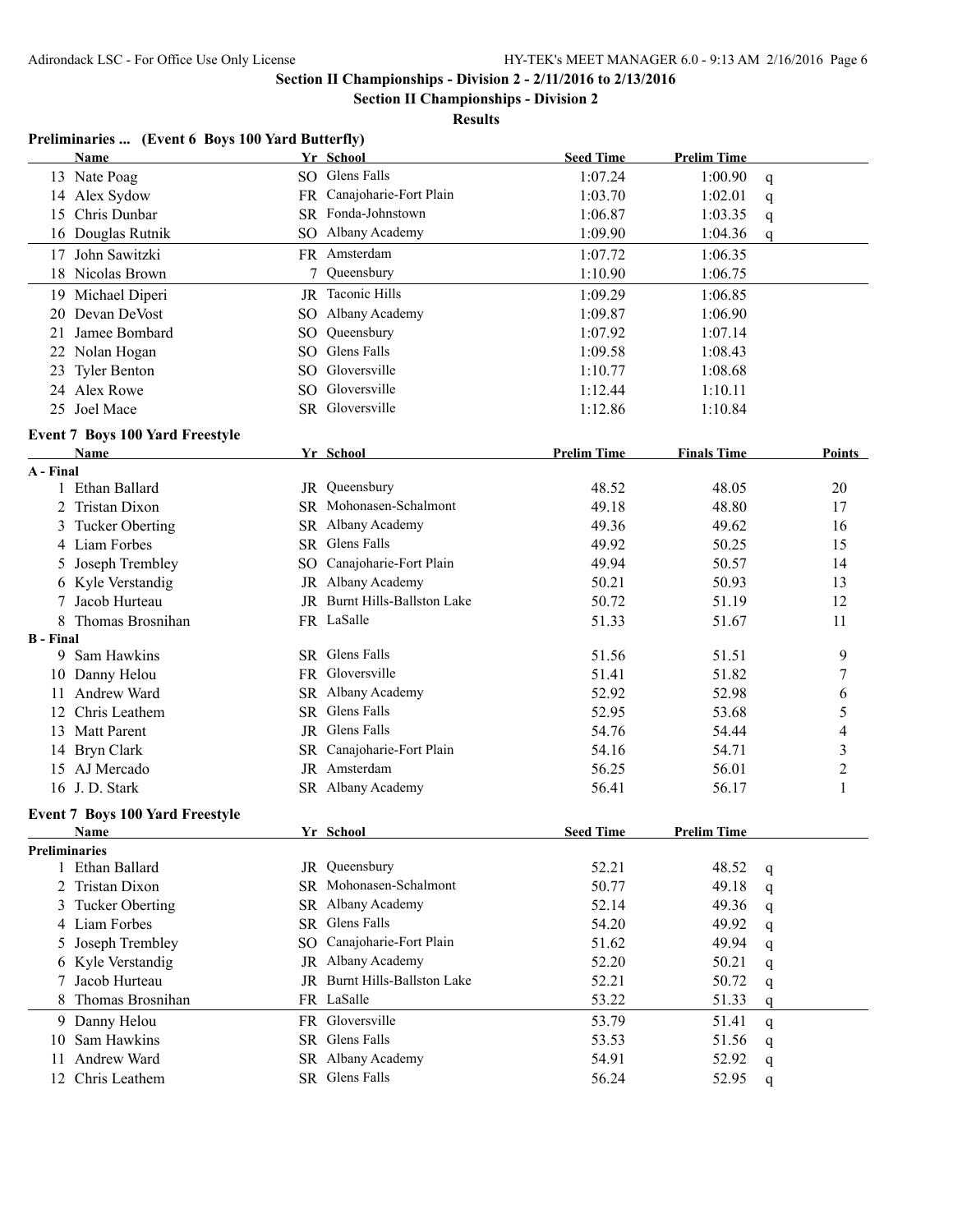**Section II Championships - Division 2**

| Preliminaries  (Event 7 Boys 100 Yard Freestyle) |     |                              |                    |                    |              |                         |
|--------------------------------------------------|-----|------------------------------|--------------------|--------------------|--------------|-------------------------|
| Name                                             |     | Yr School                    | <b>Seed Time</b>   | <b>Prelim Time</b> |              |                         |
| 13 Bryn Clark                                    |     | SR Canajoharie-Fort Plain    | 55.06              | 54.16              | q            |                         |
| 14 Matt Parent                                   |     | JR Glens Falls               | 57.41              | 54.76              | q            |                         |
| 15 AJ Mercado                                    |     | JR Amsterdam                 | 57.89              | 56.25              | q            |                         |
| 16 J.D. Stark                                    |     | SR Albany Academy            | 57.45              | 56.41              | q            |                         |
| 17 Stephen Kowalczyk                             |     | SO Queensbury                | 57.62              | 56.54              |              |                         |
| 18 Brent Crabbe                                  |     | SO Gloversville              | 58.17              | 57.14              |              |                         |
| 19 Austin Rutauskas                              |     | SR Gloversville              | 58.08              | 57.44              |              |                         |
| 20 Stefan Baumgarten                             |     | SO Burnt Hills-Ballston Lake | 58.86              | 59.08              |              |                         |
|                                                  |     |                              |                    |                    |              |                         |
| <b>Event 8 Boys 500 Yard Freestyle</b><br>Name   |     | Yr School                    | <b>Prelim Time</b> | <b>Finals Time</b> |              | Points                  |
| A - Final                                        |     |                              |                    |                    |              |                         |
| Cooper Knapp<br>$\mathbf{1}$                     |     | SR Glens Falls               | 4:46.19            | 4:55.18            |              | 20                      |
| 2 Bryce Henkel                                   |     | 7 Albany Academy             | 5:11.22            | 5:00.27            |              | 17                      |
| 3 Kellen Wolfe                                   |     | SR Glens Falls               | 5:03.41            | 5:00.75            |              | 16                      |
| 4 Nicholas Sinnenberg                            |     | SR Burnt Hills-Ballston Lake | 5:03.91            | 5:04.42            |              | 15                      |
| 5 Zachary Brown                                  |     | FR Queensbury                | 5:16.70            | 5:17.66            |              | 14                      |
| 6 Charles Jordan                                 |     | FR Mohonasen-Schalmont       | 5:24.92            | 5:20.92            |              | 13                      |
| Thomas Knack<br>7                                |     | SO Amsterdam                 | 5:20.56            | 5:20.94            |              | 12                      |
| 8 Thompson Collins                               |     | FR Glens Falls               | 5:21.83            | 5:23.80            |              | 11                      |
| <b>B</b> - Final                                 |     |                              |                    |                    |              |                         |
| Samuel De Wolf<br>9.                             |     | SO Albany Academy            | 5:25.72            | 5:25.10            |              | 9                       |
| 10 Joseph Lewis                                  |     | JR Albany Academy            | 5:28.56            | 5:25.93            |              | 7                       |
| 11 Aidan McInerney                               |     | SR Albany Academy            | 5:32.98            | 5:32.79            |              | 6                       |
| 12 Hogan Fox                                     |     | 8 Glens Falls                | 5:37.31            | 5:35.48            |              | 5                       |
| 13 Brandon Becker                                |     | SO Gloversville              | 5:37.05            | 5:37.25            |              | 4                       |
| 14 Ross Caimano                                  |     | 8 Queensbury                 | 5:37.00            | 5:37.82            |              | $\overline{\mathbf{3}}$ |
| 15 Mike Thomas                                   |     | SR Canajoharie-Fort Plain    | 5:45.54            | 5:43.98            |              | $\overline{c}$          |
| 16 Lucas Smalley                                 |     | FR Queensbury                | 5:53.04            | 5:51.58            |              | 1                       |
|                                                  |     |                              |                    |                    |              |                         |
| <b>Event 8 Boys 500 Yard Freestyle</b>           |     |                              |                    |                    |              |                         |
| Name                                             |     | Yr_School                    | <b>Seed Time</b>   | <b>Prelim Time</b> |              |                         |
| <b>Preliminaries</b>                             |     |                              |                    |                    |              |                         |
| 1 Cooper Knapp                                   |     | SR Glens Falls               | 4:53.68            | 4:46.19            | q            |                         |
| 2 Kellen Wolfe                                   |     | SR Glens Falls               | 5:24.57            | 5:03.41            | q            |                         |
| 3 Nicholas Sinnenberg                            |     | SR Burnt Hills-Ballston Lake | 5:08.86            | 5:03.91            | q            |                         |
| 4 Bryce Henkel                                   |     | 7 Albany Academy             | 5:19.68            | 5:11.22            | $\mathsf{q}$ |                         |
| 5 Zachary Brown                                  |     | FR Queensbury                | 5:22.73            | 5:16.70            | q            |                         |
| Thomas Knack<br>6                                |     | SO Amsterdam                 | 5:36.80            | 5:20.56            | q            |                         |
| Thompson Collins<br>7                            |     | FR Glens Falls               | 5:39.89            | 5:21.83            | q            |                         |
| Charles Jordan<br>8                              |     | FR Mohonasen-Schalmont       | 5:36.60            | 5:24.92            | q            |                         |
| Samuel De Wolf<br>9                              |     | SO Albany Academy            | 5:30.96            | 5:25.72            | q            |                         |
| Joseph Lewis<br>10                               |     | JR Albany Academy            | 5:30.18            | 5:28.56            | q            |                         |
| Aidan McInerney<br>11                            |     | SR Albany Academy            | 5:43.68            | 5:32.98            | q            |                         |
| Ross Caimano<br>12                               | 8   | Queensbury                   | 5:43.56            | 5:37.00            | q            |                         |
| <b>Brandon Becker</b><br>13                      |     | SO Gloversville              | 5:47.14            | 5:37.05            | q            |                         |
| 14 Hogan Fox                                     |     | 8 Glens Falls                | 6:00.06            | 5:37.31            | q            |                         |
| Mike Thomas<br>15                                | SR. | Canajoharie-Fort Plain       | 5:46.81            | 5:45.54            | q            |                         |
| 16 Lucas Smalley                                 | FR. | Queensbury                   | 6:10.00            | 5:53.04            | $\mathbf q$  |                         |
| 17 Jack Cornett                                  |     | 8 Amsterdam                  | 6:09.83            | 5:56.15            |              |                         |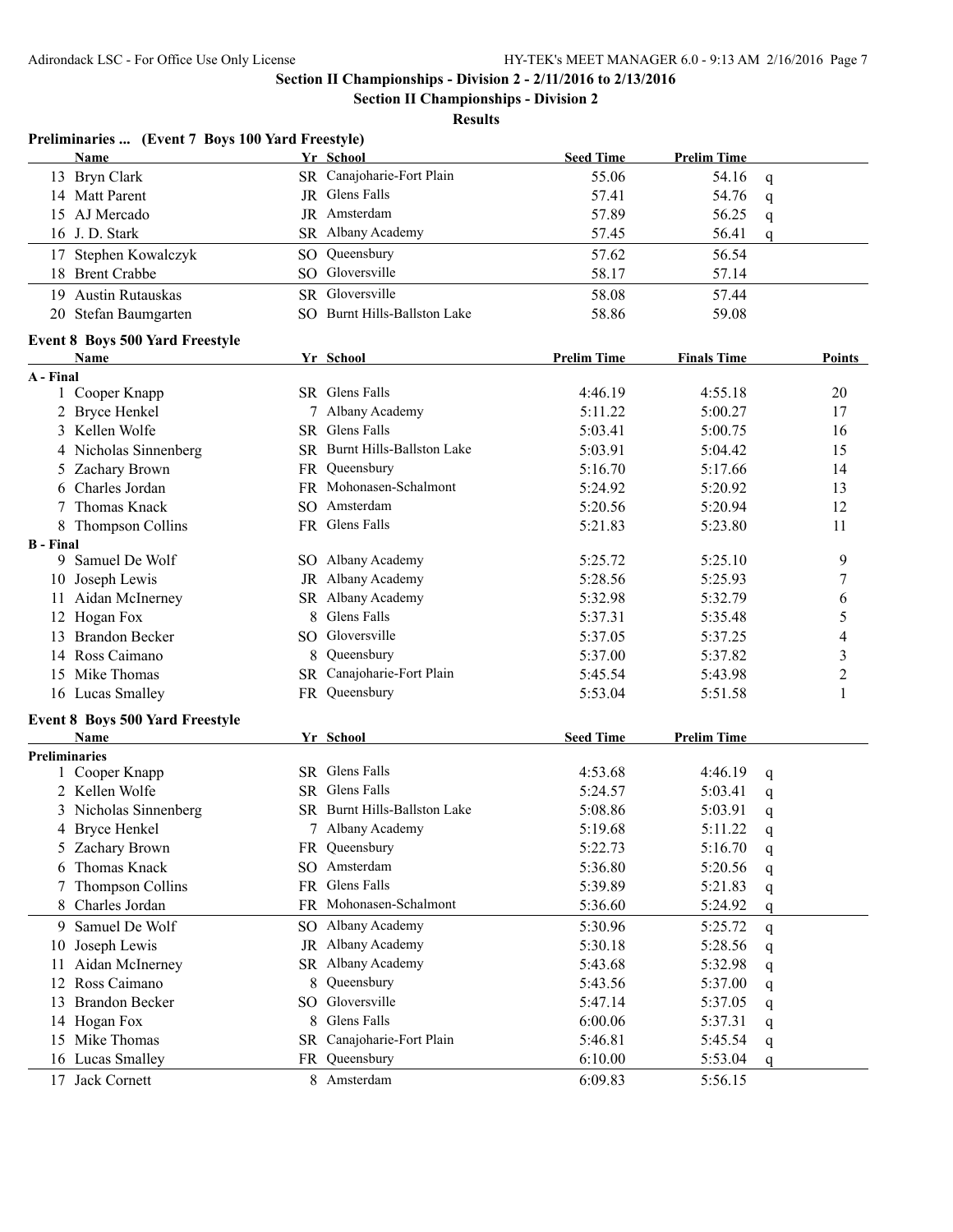**Section II Championships - Division 2**

| Preliminaries  (Event 8 Boys 500 Yard Freestyle)<br>Name | Yr School                  | <b>Seed Time</b>       | <b>Prelim Time</b>           |
|----------------------------------------------------------|----------------------------|------------------------|------------------------------|
| 18 Emily Abrams                                          | FR Canajoharie-Fort Plain  | 6:12.64                | 6:09.94                      |
| Event 9 Boys 200 Yard Freestyle Relay                    |                            |                        |                              |
| <b>Team</b>                                              | Relay                      | <b>Prelim Time</b>     | Points<br><b>Finals Time</b> |
| A - Final                                                |                            |                        |                              |
| 1 Queensbury                                             |                            | 1:28.73                | 1:28.51<br>40                |
| 1) Matthew Walton SR                                     | 2) Gavin Coughlan SO       | 3) Thomas Osika SR     | 4) Ethan Ballard JR          |
| 2 Glens Falls                                            |                            | 1:36.06                | 1:29.41<br>34                |
| 1) Sam Hawkins SR                                        | 2) Liam Forbes SR          | 3) Chris Leathem SR    | 4) Cooper Knapp SR           |
|                                                          |                            |                        |                              |
| 3 Albany Academy                                         |                            | 1:36.27                | 1:32.09<br>32                |
| 1) Tucker Oberting SR                                    | 2) Andrew Ward SR          | 3) Reginald Anadio JR  | 4) Kyle Verstandig JR        |
| 4 Canajoharie-Fort Plain                                 |                            | 1:33.86                | 1:32.59<br>30                |
| 1) Jake Brody SR                                         | 2) Harrison Abrams SR      | 3) Bryn Clark SR       | 4) Joseph Trembley SO        |
| 5 Mohonasen-Schalmont                                    |                            | 1:33.51                | 1:33.25<br>28                |
| 1) Tristan Dixon SR                                      | 2) JJ Seccombe SR          | 3) Beau Hutchins JR    | 4) Joseph Conway SR          |
| 6 Gloversville                                           |                            | 1:37.87                | 1:35.70<br>26                |
| 1) Jerame Cole SR                                        | 2) Danny Helou FR          | 3) Matthew Helou SR    | 4) Brent Crabbe SO           |
| 7 Burnt Hills-Ballston Lake                              |                            | 1:37.85                | 1:38.03<br>24                |
| 1) Jacob Hurteau JR                                      | 2) Stefan Baumgarten SO    | 3) Evan Buckley SO     | 4) Kyle Farmer JR            |
| 8 Taconic Hills                                          |                            | 1:42.66                | 1:41.85<br>22                |
| 1) Jeffrey Hotaling JR                                   | 2) Calvin Jaeger SR        | 3) Michael Diperi JR   | 4) Olin Flaum SR             |
| <b>B</b> - Final                                         |                            |                        |                              |
| 9 Ravena-Coeymans-Selkirk                                |                            | 1:44.15                | 18<br>1:44.34                |
| 1) Jordan Harris JR                                      | 2) Christopher Boroweic FR | 3) Ryan Zampella SO    | 4) Liam Mooney JR            |
| 10 Amsterdam                                             |                            | 1:44.39                | 1:46.75<br>14                |
| 1) AJ Mercado JR                                         | 2) Nicholas Davila SO      | 3) John Sawitzki FR    | 4) Jack Cornett 8            |
| 11 Fonda-Johnstown                                       |                            | 1:49.84                | 1:50.19<br>12                |
| 1) Ben Poitras SO                                        | 2) Ben Russo JR            | 3) Jacob Miller SO     | 4) Jacob Petrie JR           |
| 12 Hudson Falls                                          |                            | 1:54.49                | 1:51.88<br>10                |
| 1) Brandon French FR                                     | 2) Nathan Fish FR          | 3) Nick Regner JR      | 4) Nick Anderson SR          |
|                                                          |                            |                        |                              |
| Event 9 Boys 200 Yard Freestyle Relay                    |                            |                        |                              |
| <b>Team</b>                                              | Relay                      | <b>Seed Time</b>       | <b>Prelim Time</b>           |
| <b>Preliminaries</b>                                     |                            |                        |                              |
| 1 Queensbury                                             |                            | 1:30.79                | 1:28.73<br>$\mathbf q$       |
| 1) Matthew Walton SR                                     | 2) Gavin Coughlan SO       | 3) Thomas Osika SR     | 4) Ethan Ballard JR          |
| 2 Mohonasen-Schalmont                                    |                            | 1:33.88                | 1:33.51<br>q                 |
| 1) Tristan Dixon SR                                      | 2) JJ Seccombe SR          | 3) Beau Hutchins JR    | 4) Joseph Conway SR          |
| 3 Canajoharie-Fort Plain                                 |                            | 1:35.59                | 1:33.86<br>q                 |
| 1) Jake Brody SR                                         | 2) Harrison Abrams SR      | 3) Bryn Clark SR       | 4) Joseph Trembley SO        |
| 4 Glens Falls                                            |                            | 1:35.28                | 1:36.06<br>q                 |
| 1) Sam Hawkins SR                                        | 2) Chris Leathem SR        | 3) Matt Parent JR      | 4) Thompson Collins FR       |
| 5 Albany Academy                                         |                            | 1:34.98                | 1:36.27<br>$\mathbf{q}$      |
| 1) Doug Connell SR                                       | 2) J. D. Stark SR          | 3) Andrew Ward SR      | 4) Kyle Verstandig JR        |
| 6 Burnt Hills-Ballston Lake                              |                            | 1:39.27                | 1:37.85<br>$\mathbf{q}$      |
| 1) Jacob Hurteau JR                                      | 2) Stefan Baumgarten SO    | 3) Evan Buckley SO     | 4) Kyle Farmer JR            |
| 7 Gloversville                                           |                            | 1:38.89                | 1:37.87<br>$\mathsf{q}$      |
| 1) Danny Helou FR                                        | 2) Matthew Helou SR        | 3) Austin Rutauskas SR | 4) Brent Crabbe SO           |
| 8 Taconic Hills                                          |                            | 1:41.37                | 1:42.66<br>$\mathsf{q}$      |
| 1) Jeffrey Hotaling JR                                   | 2) Calvin Jaeger SR        | 3) Michael Diperi JR   | 4) Olin Flaum SR             |
|                                                          |                            |                        |                              |
| 9 Ravena-Coeymans-Selkirk                                |                            | 1:52.64                | 1:44.15<br>$\mathbf{q}$      |
| 1) Jordan Harris JR                                      | 2) Christopher Boroweic FR | 3) Ryan Zampella SO    | 4) Liam Mooney JR            |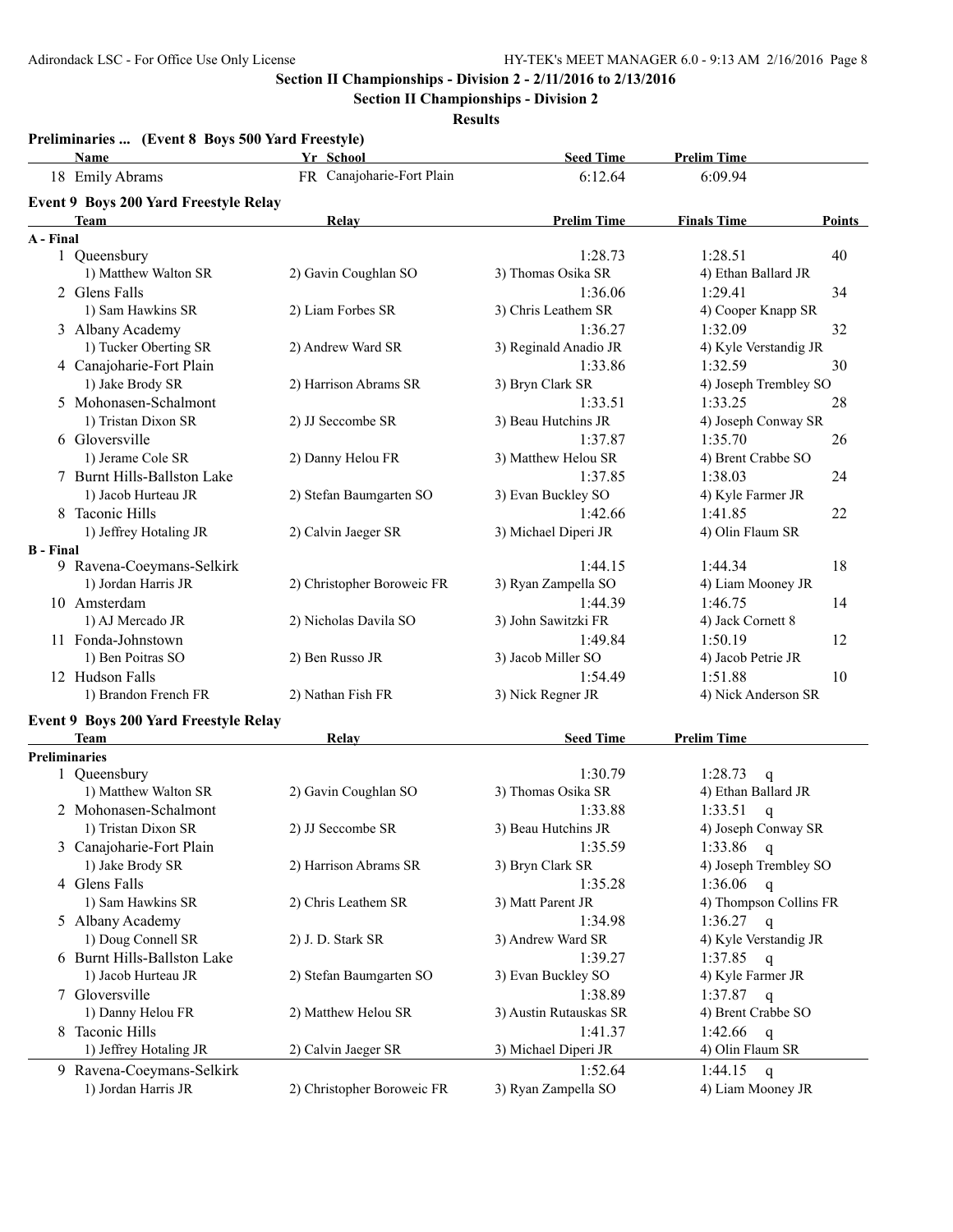**Preliminaries ... (Event 9 Boys 200 Yard Freestyle Relay)**

**Section II Championships - Division 2 - 2/11/2016 to 2/13/2016**

**Section II Championships - Division 2**

|                  | <b>Team</b>                              |     | Relay                        | <b>Seed Time</b>      | <b>Prelim Time</b> |                          |
|------------------|------------------------------------------|-----|------------------------------|-----------------------|--------------------|--------------------------|
|                  | 10 Amsterdam                             |     |                              | 1:46.11               | 1:44.39            | $\mathbf q$              |
|                  | 1) AJ Mercado JR                         |     | 2) John Sawitzki FR          | 3) Nicholas Davila SO |                    | 4) Thomas Knack SO       |
|                  | 11 Fonda-Johnstown                       |     |                              | 1:49.73               | 1:49.84            | $\mathsf{q}$             |
|                  | 1) Ben Poitras SO                        |     | 2) Ben Russo JR              | 3) Jacob Miller SO    | 4) Jacob Petrie JR |                          |
|                  | 12 Hudson Falls                          |     |                              | 2:00.96               | 1:54.49            | $\mathbf{q}$             |
|                  | 1) Brandon French FR                     |     | 2) Nathan Fish FR            | 3) Nick Regner JR     |                    | 4) Nick Anderson SR      |
|                  | <b>Event 10 Boys 100 Yard Backstroke</b> |     |                              |                       |                    |                          |
|                  | Name                                     |     | Yr School                    | <b>Prelim Time</b>    | <b>Finals Time</b> | <b>Points</b>            |
| A - Final        |                                          |     |                              |                       |                    |                          |
|                  | 1 Jordan Harris                          |     | JR Ravena-Coeymans-Selkirk   | 57.71                 | 54.20              | 20                       |
|                  | 2 Sean Ash                               |     | JR Glens Falls               | 59.00                 | 57.76              | 17                       |
|                  | 3 Kevin Nerses                           |     | SR Albany Academy            | 57.07                 | 57.85              | 16                       |
|                  | 4 Addison Oberting                       |     | FR Albany Academy            | 57.29                 | 58.06              | 15                       |
|                  | 5 Matthew Helou                          |     | SR Gloversville              | 59.88                 | 58.62              | 14                       |
|                  | 6 Nicholas Sinnenberg                    |     | SR Burnt Hills-Ballston Lake | 58.85                 | 58.70              | 13                       |
|                  | Jason Moon                               |     | FR Mohonasen-Schalmont       | 1:02.46               | 1:02.92            | 12                       |
|                  | 8 Hogan Fox                              | 8   | Glens Falls                  | 1:01.79               | 1:03.02            | 11                       |
| <b>B</b> - Final |                                          |     |                              |                       |                    |                          |
|                  | 9 Harrison Abrams                        |     | SR Canajoharie-Fort Plain    | 1:03.68               | 1:02.79            | 9                        |
|                  | 10 Olin Flaum                            |     | SR Taconic Hills             | 1:03.34               | 1:03.61            | 7                        |
|                  | 11 Nate Kroeze                           |     | SO Glens Falls               | 1:06.43               | 1:05.18            | 6                        |
|                  | 12 Luke Borgos                           |     | FR Glens Falls               | 1:04.89               | 1:05.29            | 5                        |
|                  | 13 Marcus Ortiz                          |     | FR Albany Academy            | 1:06.63               | 1:05.50            | $\overline{\mathcal{L}}$ |
|                  | 14 Nicolas Brown                         | 7   | Queensbury                   | 1:06.60               | 1:06.53            | $\overline{\mathbf{3}}$  |
|                  | 15 Davin Butler                          |     | SO Queensbury                | 1:06.58               | 1:06.91            | $\overline{c}$           |
|                  | 16 Nicholas Davila                       |     | SO Amsterdam                 | 1:07.86               | 1:08.88            | 1                        |
|                  | Event 10 Boys 100 Yard Backstroke        |     |                              |                       |                    |                          |
|                  | Name                                     |     | Yr School                    | <b>Seed Time</b>      | <b>Prelim Time</b> |                          |
|                  | <b>Preliminaries</b>                     |     |                              |                       |                    |                          |
|                  | 1 Kevin Nerses                           |     | SR Albany Academy            | 58.12                 | 57.07              | q                        |
|                  | 2 Addison Oberting                       |     | FR Albany Academy            | 1:00.03               | 57.29              | q                        |
|                  | 3 Jordan Harris                          |     | JR Ravena-Coeymans-Selkirk   | 58.16                 | 57.71              | q                        |
|                  | 4 Nicholas Sinnenberg                    |     | SR Burnt Hills-Ballston Lake | 1:00.60               | 58.85              | q                        |
|                  | 5 Sean Ash                               |     | JR Glens Falls               | 1:00.92               | 59.00              | q                        |
|                  | 6 Matthew Helou                          |     | SR Gloversville              | 1:00.40               | 59.88              | q                        |
|                  | 7 Hogan Fox                              |     | 8 Glens Falls                | 1:03.71               | 1:01.79            | q                        |
|                  | 8 Jason Moon                             |     | FR Mohonasen-Schalmont       | 1:03.33               | 1:02.46            | q                        |
|                  | 9 Olin Flaum                             |     | SR Taconic Hills             | 1:03.93               | 1:03.34            | q                        |
|                  | 10 Harrison Abrams                       |     | SR Canajoharie-Fort Plain    | 1:03.29               | 1:03.68            | q                        |
| 11.              | Luke Borgos                              |     | FR Glens Falls               | 1:08.47               | 1:04.89            | q                        |
|                  | 12 Nate Kroeze                           | SO. | Glens Falls                  | 1:07.37               | 1:06.43            | q                        |
|                  | 13 Davin Butler                          |     | SO Queensbury                | 1:12.62               | 1:06.58            | q                        |
|                  | 14 Nicolas Brown                         |     | 7 Queensbury                 | 1:09.65               | 1:06.60            |                          |
|                  | 15 Marcus Ortiz                          |     | FR Albany Academy            | 1:10.03               | 1:06.63            | q                        |
|                  | 16 Nicholas Davila                       | SO  | Amsterdam                    | 1:10.93               | 1:07.86            | q                        |
|                  |                                          |     | SR Gloversville              |                       |                    | q                        |
| 17               | Jerame Cole                              |     |                              | 1:12.11               | 1:08.11            |                          |
|                  | 18 Douglas Rutnik                        |     | SO Albany Academy            | 1:11.90               | 1:10.64            |                          |
|                  | 19 Dale Plant                            |     | SO Canajoharie-Fort Plain    | 1:13.07               | 1:11.47            |                          |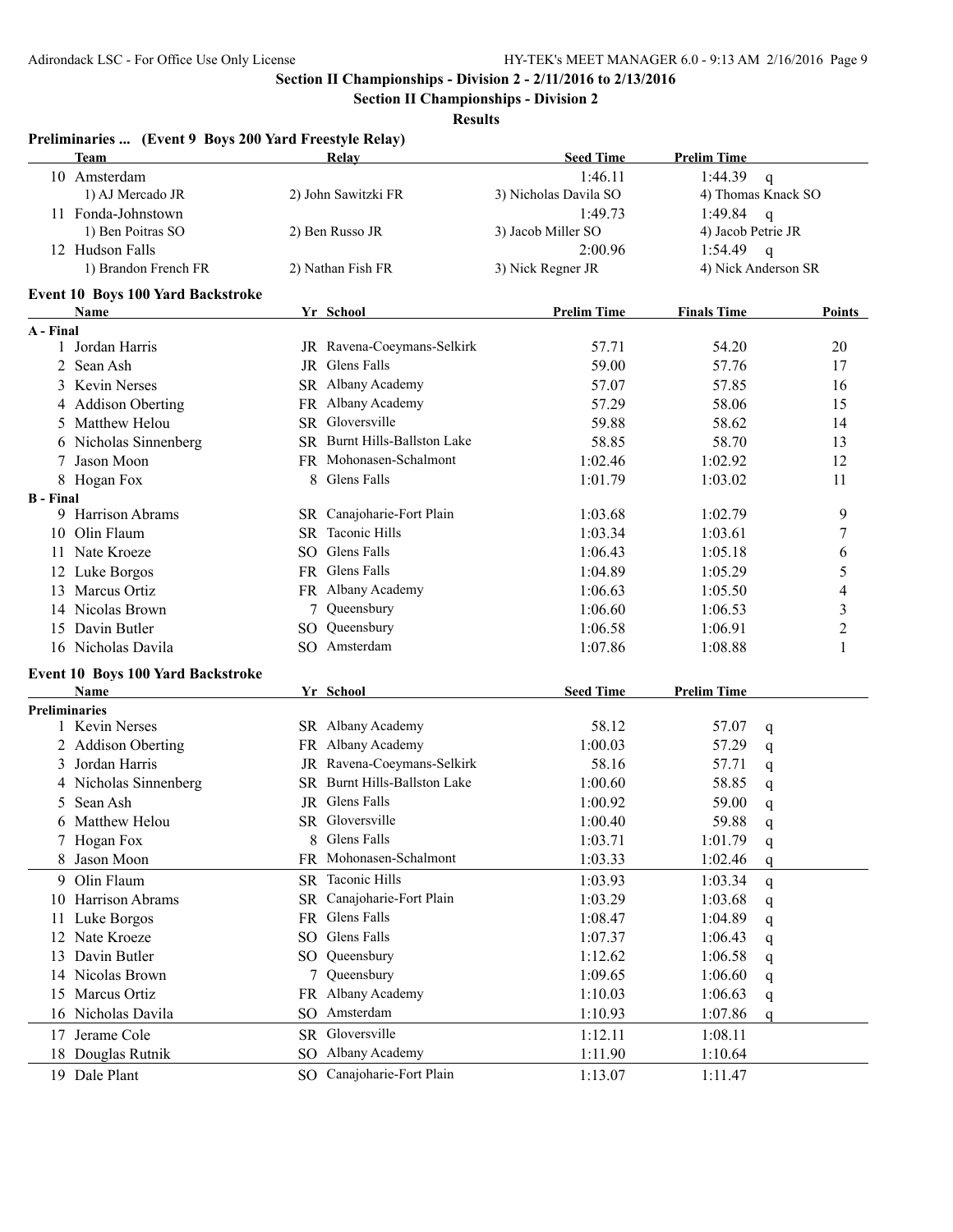**Section II Championships - Division 2**

| Preliminaries  (Event 10 Boys 100 Yard Backstroke) |     |                              |                    |                    |              |                |
|----------------------------------------------------|-----|------------------------------|--------------------|--------------------|--------------|----------------|
| <b>Name</b>                                        |     | Yr School                    | <b>Seed Time</b>   | <b>Prelim Time</b> |              |                |
| 20 Christopher Boroweic                            |     | FR Ravena-Coeymans-Selkirk   | 1:11.15            | 1:12.46            |              |                |
| 21 Zack Shepard                                    |     | SR New Lebanon-Berlin        | 1:12.67            | 1:13.42            |              |                |
| Event 11 Boys 100 Yard Breaststroke                |     |                              |                    |                    |              |                |
| Name                                               |     | Yr School                    | <b>Prelim Time</b> | <b>Finals Time</b> |              | Points         |
| A - Final                                          |     |                              |                    |                    |              |                |
| 1 Peter Mauro                                      |     | SR Glens Falls               | 1:00.71            | 1:00.37            |              | 20             |
| 2 Trevor Askew                                     |     | JR Fonda-Johnstown           | 1:01.63            | 1:01.49            |              | 17             |
| 3 Connor Reilly                                    |     | SR LaSalle                   | 1:02.09            | 1:03.15            |              | 16             |
| 4 Jacob West                                       |     | <b>JR</b> Glens Falls        | 1:04.06            | 1:04.42            |              | 15             |
| Michael Schrammel<br>5.                            |     | SR Glens Falls               | 1:05.05            | 1:05.25            |              | 14             |
| Thomas Knack<br>6.                                 |     | SO Amsterdam                 | 1:05.22            | 1:05.96            |              | 13             |
| 7 Kyle Farmer                                      |     | JR Burnt Hills-Ballston Lake | 1:06.11            | 1:06.20            |              | 12             |
| 8 Zachary Brown                                    |     | FR Queensbury                | 1:05.54            | 1:06.22            |              | 11             |
| <b>B</b> - Final                                   |     |                              |                    |                    |              |                |
| 9 Connor Kirkpatrick                               |     | SO Queensbury                | 1:07.35            | 1:07.36            |              | 9              |
| 10 Samuel De Wolf                                  |     | SO Albany Academy            | 1:08.69            | 1:07.92            |              | 7              |
| Doug Connell<br>11                                 |     | SR Albany Academy            | 1:07.56            | 1:08.16            |              | 6              |
| 12 Meghan Cortright                                |     | SR Canajoharie-Fort Plain    | 1:09.91            | 1:10.83            |              | 5              |
| 13 Chris Dunbar                                    |     | SR Fonda-Johnstown           | 1:12.54            | 1:12.32            |              | $\overline{4}$ |
| 14 Donald Jones                                    |     | FR Albany Academy            | 1:12.48            | 1:12.42            |              | 3              |
| 15 Will FitzGerald                                 |     | JR Albany Academy            | 1:13.30            | 1:13.10            |              | $\overline{c}$ |
| 16 Sean Ash                                        |     | JR Glens Falls               | 1:09.44            | 1:20.41            |              | 1              |
| Event 11 Boys 100 Yard Breaststroke                |     |                              |                    |                    |              |                |
| Name                                               |     | Yr School                    | <b>Seed Time</b>   | <b>Prelim Time</b> |              |                |
| <b>Preliminaries</b>                               |     |                              |                    |                    |              |                |
| 1 Peter Mauro                                      |     | SR Glens Falls               | 1:04.39            | 1:00.71            | q            |                |
| 2 Trevor Askew                                     |     | JR Fonda-Johnstown           | 1:03.19            | 1:01.63            | q            |                |
| 3 Connor Reilly                                    |     | SR LaSalle                   | 1:06.79            | 1:02.09            | q            |                |
| 4 Jacob West                                       |     | JR Glens Falls               | 1:08.53            | 1:04.06            | q            |                |
| 5 Michael Schrammel                                |     | SR Glens Falls               | 1:10.06            | 1:05.05            | $\mathsf{q}$ |                |
| Thomas Knack<br>6.                                 |     | SO Amsterdam                 | 1:10.01            | 1:05.22            | q            |                |
| 7 Zachary Brown                                    | FR. | Queensbury                   | 1:06.98            | 1:05.54            | q            |                |
| 8 Kyle Farmer                                      |     | JR Burnt Hills-Ballston Lake | 1:07.02            | 1:06.11            | q            |                |
| 9 Connor Kirkpatrick                               |     | SO Queensbury                | 1:12.60            | 1:07.35            | q            |                |
| 10 Doug Connell                                    |     | SR Albany Academy            | 1:11.38            | 1:07.56            | $\mathsf{q}$ |                |
| 11 Samuel De Wolf                                  |     | SO Albany Academy            | 1:09.85            | 1:08.69            | q            |                |
| 12 Sean Ash                                        |     | JR Glens Falls               | 1:09.98            | 1:09.44            | q            |                |
| 13 Meghan Cortright                                |     | SR Canajoharie-Fort Plain    | 1:11.93            | 1:09.91            | q            |                |
| 14 Donald Jones                                    |     | FR Albany Academy            | 1:16.82            | 1:12.48            | q            |                |
| 15 Chris Dunbar                                    |     | SR Fonda-Johnstown           | 1:15.95            | 1:12.54            | q            |                |
| 16 Will FitzGerald                                 |     | JR Albany Academy            | 1:16.62            | 1:13.30            | q            |                |
| 17 Baily Whitbeck                                  |     | SR Gloversville              | 1:16.67            | 1:14.48            |              |                |
| 18 Tyler Kemmet                                    |     | SO Gloversville              | 1:18.04            | 1:15.20            |              |                |
| 19 Logan Walker                                    |     | FR Mohonasen-Schalmont       | 1:17.72            | 1:15.46            |              |                |
| 20 Robert Tortoricci                               |     | FR Mohonasen-Schalmont       | 1:18.81            | 1:18.20            |              |                |
|                                                    |     |                              |                    |                    |              |                |